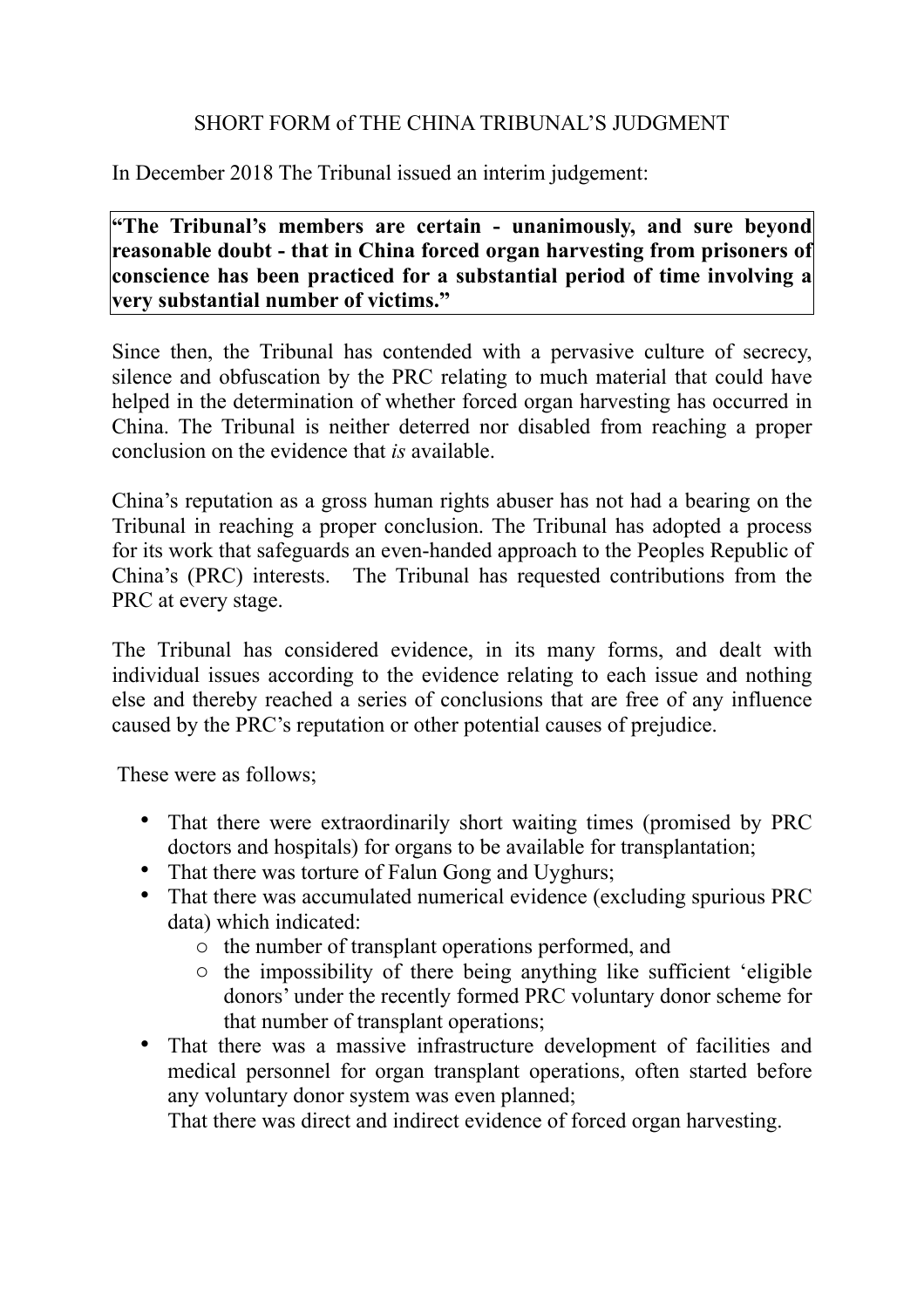These individual conclusions, when combined, led to the unavoidable final conclusion that;

**forced organ harvesting has been committed for years throughout China on a significant scale and that Falun Gong practitioners have been one and probably the main - source of organ supply. The concerted persecution and medical testing of the Uyghurs is more recent and it may be that evidence of forced organ harvesting of this group may emerge in due course. The Tribunal has had no evidence that the significant infrastructure associated with China's transplantation industry has been dismantled and absent a satisfactory explanation as to the source of readily available organs concludes that forced organ harvesting continues till today.**

The Tribunal considered whether this constituted a crime of **Genocide;** 

The Falun Gong and the Uyghurs in the PRC each qualify as a 'group' for purposes of the crime of Genocide.

For the Falun Gong, the following elements of the crime of Genocide are clearly established:

- Killing members of the group;
- Causing serious bodily or mental harm to members of the group.

Thus, bar one element of the crime, Genocide is, on the basis of legal advice received, clearly proved to the satisfaction of the Tribunal.

The remaining element required to prove the crime is the very specific *intent*  for Genocide.

**Accepting legal advice about proving this intent, the Tribunal** *cannot* **be certain that the requisite intent is proved and thus cannot be certain that Genocide itself is proved.**

The Tribunal wishes to point out that specific intent does not *necessarily* make a crime of Genocide worse in real wickedness than an individual Crime Against Humanity proved by the same set of facts.

The Tribunal notes that forced organ harvesting is of unmatched wickedness even compared – on a death for death basis - with the killings by mass crimes committed in the last century. There is justifiable belief in the minds of some or many - rising to probability or high probability - that Genocide *has* been committed.

In line with this, and by considering the evidence and the law, there can be no doubt that **there is a duty on those who have the power to institute investigations for, and proceedings at, international courts or at the UN to test whether Genocide has been committed**. They should act immediately to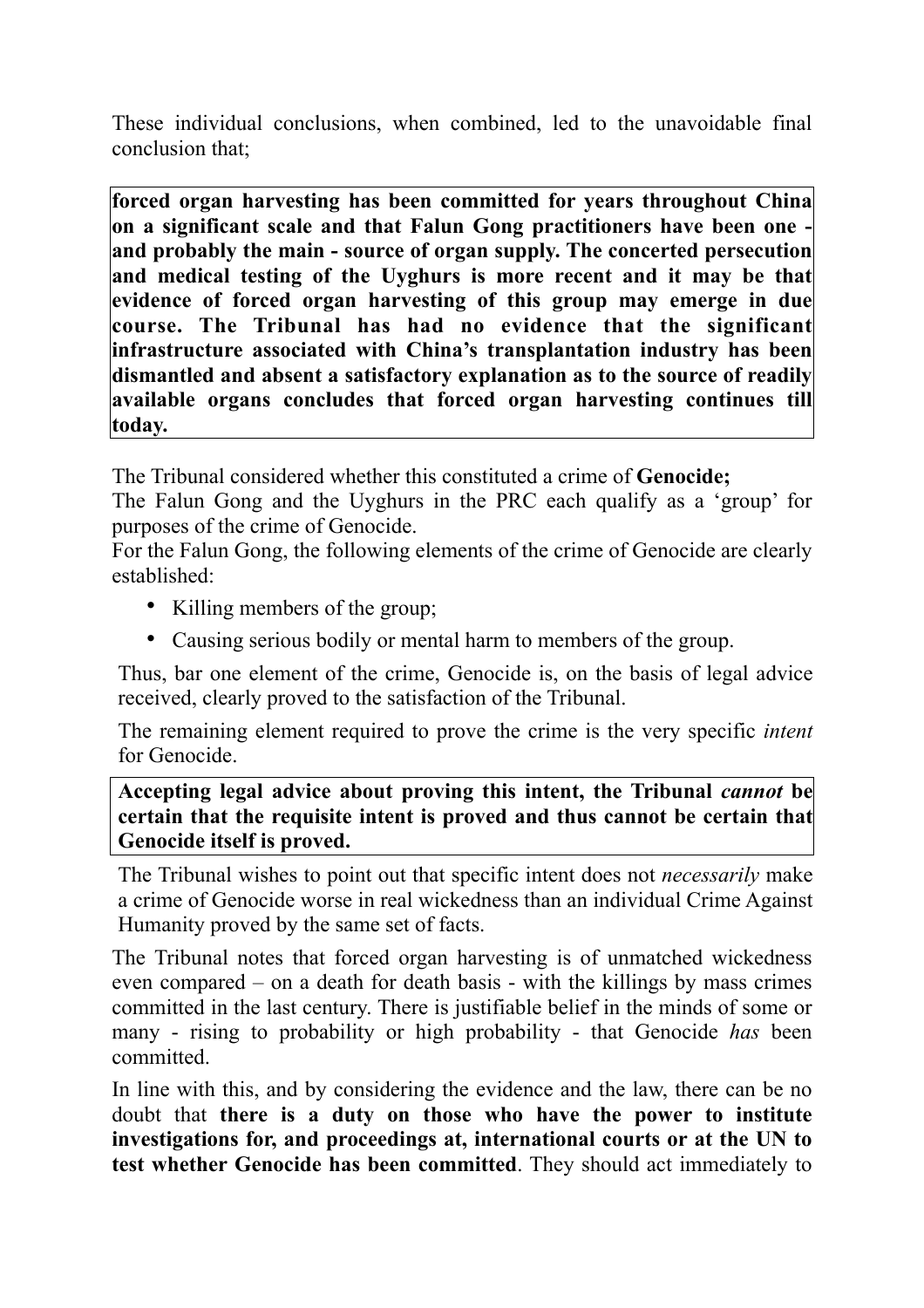determine accountability for any acts contrary to the provisions of the Genocide **Convention** 

**Commission of Crimes Against Humanity against the Falun Gong and Uyghurs has been proved beyond reasonable doubt** by proof of one or more of the following, legally required component acts:

- <span id="page-2-7"></span>• murder $\mid$ ;
- <span id="page-2-8"></span>•  $extremination<sup>2</sup>;$  $extremination<sup>2</sup>;$  $extremination<sup>2</sup>;$
- <span id="page-2-9"></span>• imprisonment or other severe deprivation of physical liberty in violation of fundamental rules of international law<sup>[3](#page-2-2)</sup>;
- <span id="page-2-10"></span>• torture<sup>4</sup>[;](#page-2-3)
- rape or any other form of sexual violence of comparable gravity<sup>[5](#page-2-4)</sup>;<br>• norseaution on rapid, national, others outhral or religious group
- <span id="page-2-12"></span><span id="page-2-11"></span>• persecution on racial, national, ethnic, cultural or religious grounds that are universally recognised as impermissible under international law $\epsilon$ ; and
- <span id="page-2-13"></span>• enforced disappearance<sup>[7](#page-2-6)</sup>.

in the course of a widespread and systematic attack or attacks against the Falun Gong and Uyghurs.

In regard to the Uyghurs the Tribunal had evidence of medical testing on a scale that could allow them, amongst other uses, to become an 'organ bank'. The world is already watching their interests and their geographical location – although very large - may render it possible to lend them support more easily than for the Falun Gong who are dispersed throughout the country.

Governments and international bodies must do their duty not only in regard to the possible charge of Genocide but also in regard to Crimes against Humanity, which the Tribunal does not allow to be any less heinous. Assuming they do not do their duty, the usually powerless citizen is, in the internet age, more powerful than s/he may recognise. Criminality of this order may allow individuals from around the world to act jointly in pressurising governments so that those governments and other international bodies are unable *not* to act.

<span id="page-2-0"></span><sup>&</sup>lt;sup>[1](#page-2-7)</sup> Rome Statute of the International Criminal Court 1999, Article 7(1)(a).

<span id="page-2-1"></span><sup>&</sup>lt;sup>[2](#page-2-8)</sup> Rome Statute of the International Criminal Court 1999, Article  $7(1)(b)$  and Article  $7(2)(b)$ .

<span id="page-2-2"></span> $3$  Rome Statute of the International Criminal Court 1999, Article 7(1)(e).

<span id="page-2-3"></span><sup>&</sup>lt;sup>[4](#page-2-10)</sup> Rome Statute of the International Criminal Court 1999, Article  $7(1)(f)$  and Article  $7(2)(e)$ .

<span id="page-2-4"></span><sup>&</sup>lt;sup>[5](#page-2-11)</sup> Rome Statute of the International Criminal Court 1999, Article 7(1)(g).

<span id="page-2-5"></span><sup>&</sup>lt;sup>[6](#page-2-12)</sup> Rome Statute of the International Criminal Court 1999, Article 7(1)(h) and Article 7(2)(g).

<span id="page-2-6"></span><sup>&</sup>lt;sup>[7](#page-2-13)</sup> Rome Statute of the International Criminal Court 1999, Article  $7(1)(i)$  and Article  $7(2)(i)$ .